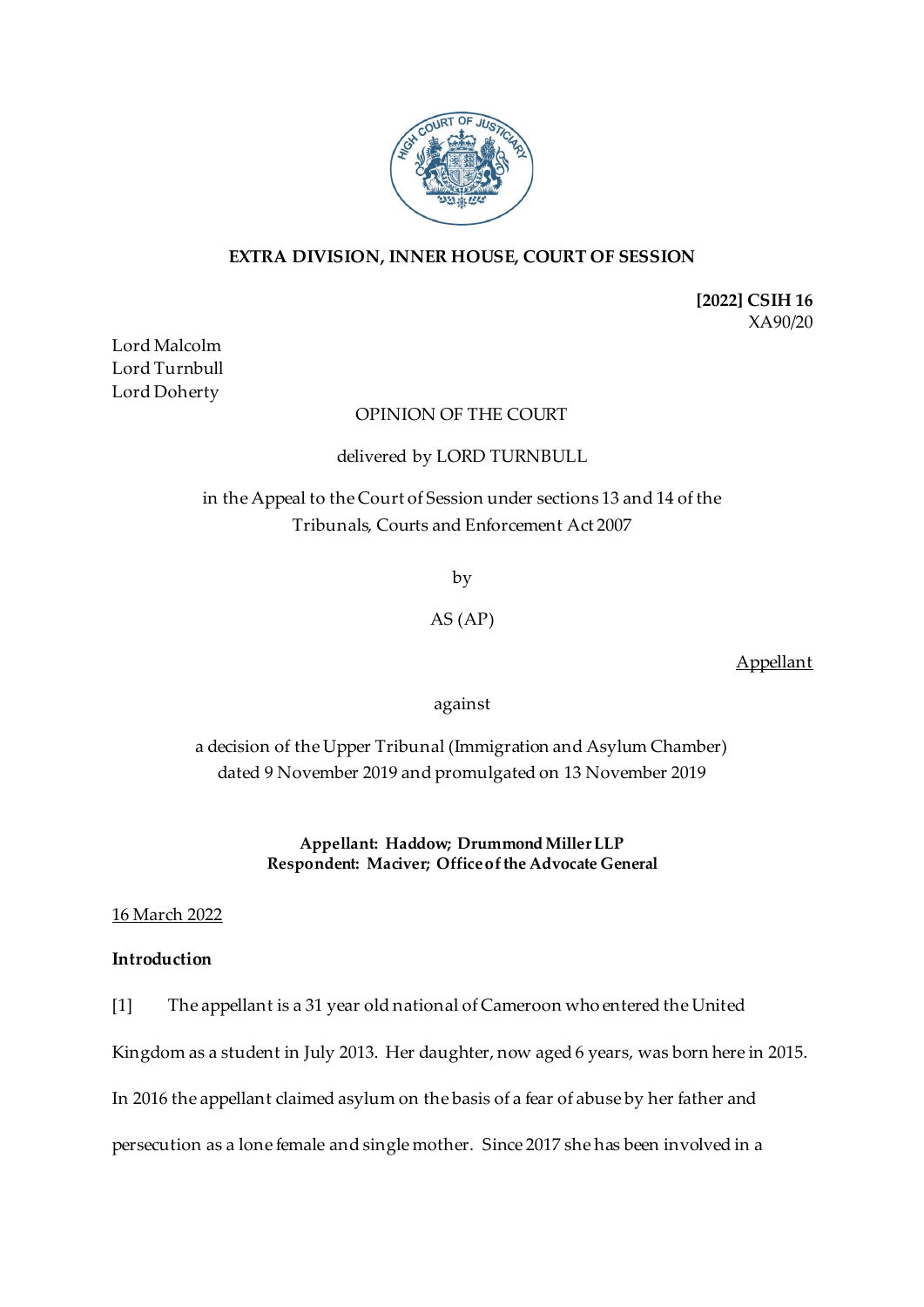protracted challenge to the Secretary of State's refusal of that application in proceedings before the First-tier Tribunal ("the FtT"), the Upper Tribunal ("the UT") and this court.

[2] In addition to her claim for asylum, the appellant contended that her child has British, or German, nationality and that, on either view, a right to reside in the United Kingdom was engaged. In this appeal against a decision of the UT the court is invited to give effect to the submission that the respondent was under a duty of enquiry to assist in providing information enabling the appellant to establish her child's nationality and she invites the court to provide guidance as to the scope of that suggested duty.

### **Background**

[3] A summary of the history of the proceedings will provide the context for the issues before the court. The appellant claimed that she had been the victim of a violent and domineering father who arranged a marriage for her in Cameroon. As part of that arrangement she was sent to the United Kingdom to complete her education to degree level. She subsequently met a man called Ifanga Ekemba whom, she states, was originally from the Democratic Republic of Congo but had acquired German nationality and was exercising his EEA treaty rights in the United Kingdom. He was the father of her child but the pair separated in 2016 and were no longer in contact. It was thought that he may recently have died. The appellant feared that if she returned to Cameroon her father would kill her and her child in order to restore family honour and that there was nowhere within the country where she would be safe and able to look after herself and her child.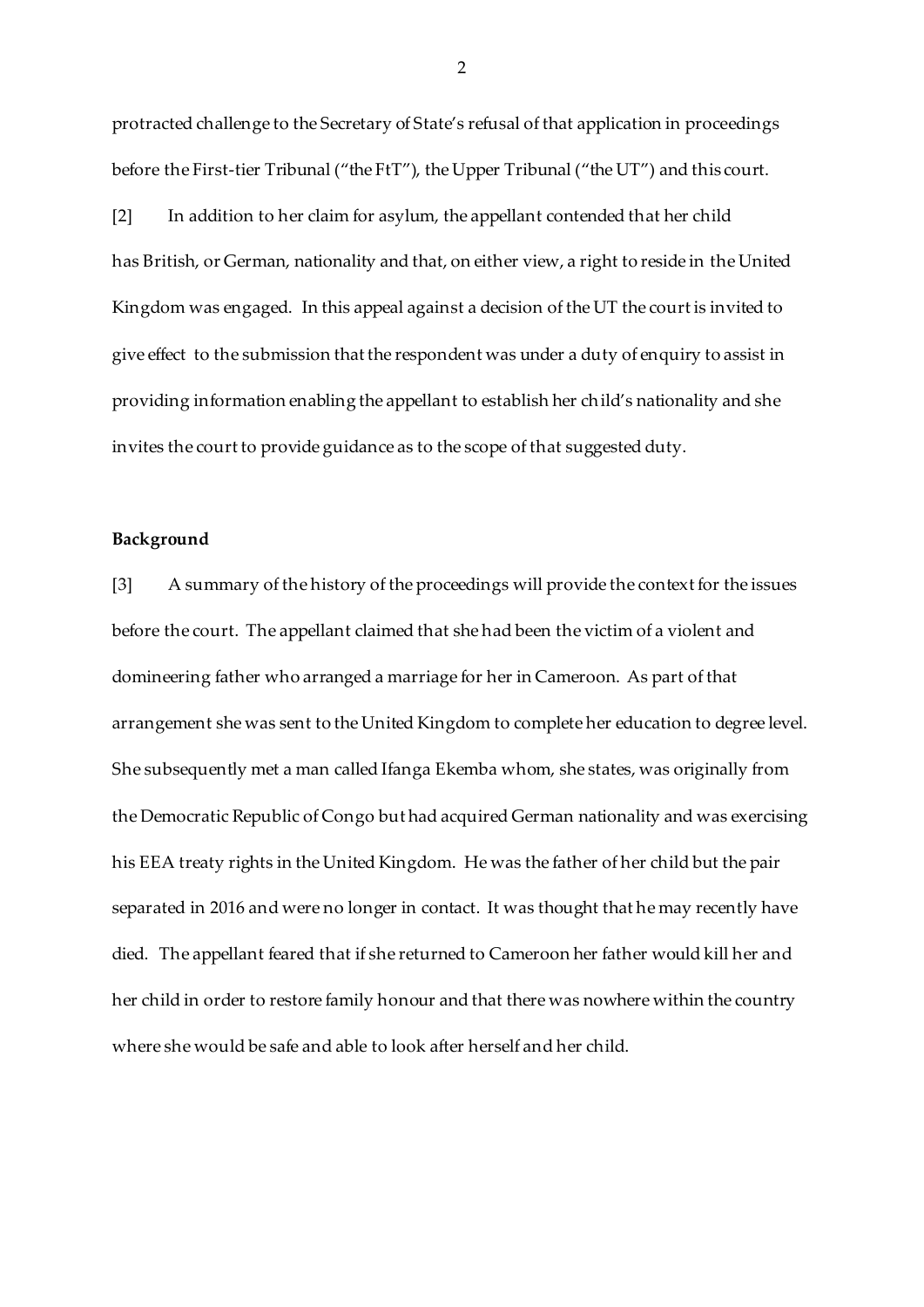#### *Procedure before the FtT*

[4] The appellant's appeal before the FtT took place on 18 August 2017 and was dismissed on asylum and human rights grounds. It was accepted that domestic violence is a significant problem in Cameroon but the FtT concluded that there was no reliable evidence to indicate that the appellant could not live safely in a different part of Cameroon to her family home. The appellant produced what was accepted to be her daughter's birth certificate which named Ifanga Ekemba, born in the DRC, as the father but the FtT held that no reliable evidence had been produced of his nationality, or of his activities in the United Kingdom. It concluded that she had failed to establish that the father of her child was an EEA national, or that he was exercising treaty rights of free movement in the United Kingdom. For these reasons the FtT found that the child was not a British citizen. That decision was issued on 25 August 2017.

[5] On 21 July 2017, approximately one month before the appeal hearing, the agents for the appellant had made an application for directions to the FtT in terms of the Tribunal Procedure (First-tier Tribunal) (Immigration and Asylum Chamber) Rules 2014 ("the FtT Rules"). The application invited the Tribunal to make a direction requiring the respondent to verify the immigration status of Mr Ekemba explaining that he had been registered as the father of the appellant's child, which constituted sufficient proof of paternity for the purposes of the British Nationality Act 1981, and, in accordance with that same Act, if Mr Ekemba had been settled in the United Kingdom at the time of the child's birth then the child would hold the status of a British citizen. On 27 July that application was refused, the reason given being that there had already been adequate time for the appellant to prepare her case.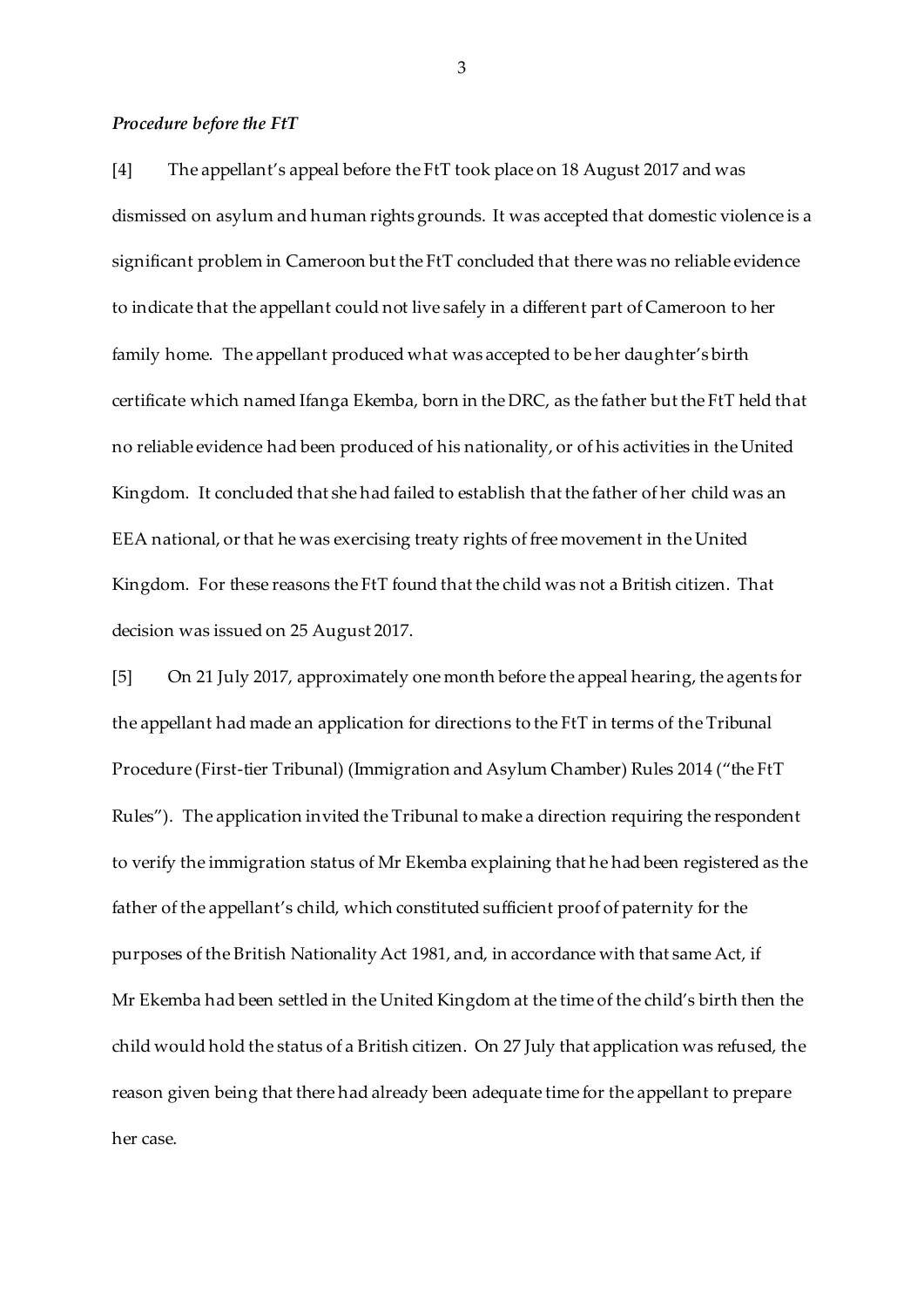[6] On 2 July 2018, permission to appeal to the UT against the FtT decision of 27 August 2017 was granted on the basis that:

"… the First-tier Tribunal was unarguably entitled to find that the Appellant had not discharged the burden of proof in establishing that her daughter was British. It is less clear, however, whether the child is in fact an EEA national, and to what extent the Appellant was entitled to expect the help of the Respondent in establishing that to be the case. Permission is granted so that this point may be argued."

Permission was also granted to challenge the FtT decision on the availability of internal relocation, it being arguable that the reasoning on this issue was not sufficiently detailed or clear to amount to a lawful disposal of the appellant's alternative article 3 case.

# *Procedure before the UT*

[7] The first hearing before the UT took place on 5 July 2019 before the Vice President of the Tribunal and UT Judge Macleman. In its decision issued on 12 July the UT criticised the appellant's agents for failing to make adequate enquiries of the UK government, the German government or Mr Ekemba concerning his status at the time of the child's birth. It was noted that at the time of the FtT hearing they were in active and recent correspondence with UK government agencies and there was no reason to suppose that those enquiries would be unproductive. Despite the criticisms voiced, the Tribunal noted that the nationality of the child remained of potential importance and that it would not readily abandon that issue. It decided that rather than determine the appeal, directions would be issued in terms of the Tribunal Procedure (Upper Tribunal) Rules 2008 ("the UT Rules") requiring further information to be ingathered by the appellant's agents on the basis that this reflected the burden of proof and the likelihood of useful information being obtained. It was noted that the directions were necessary and proportionate in all the circumstances of the case, including the best interests of the child.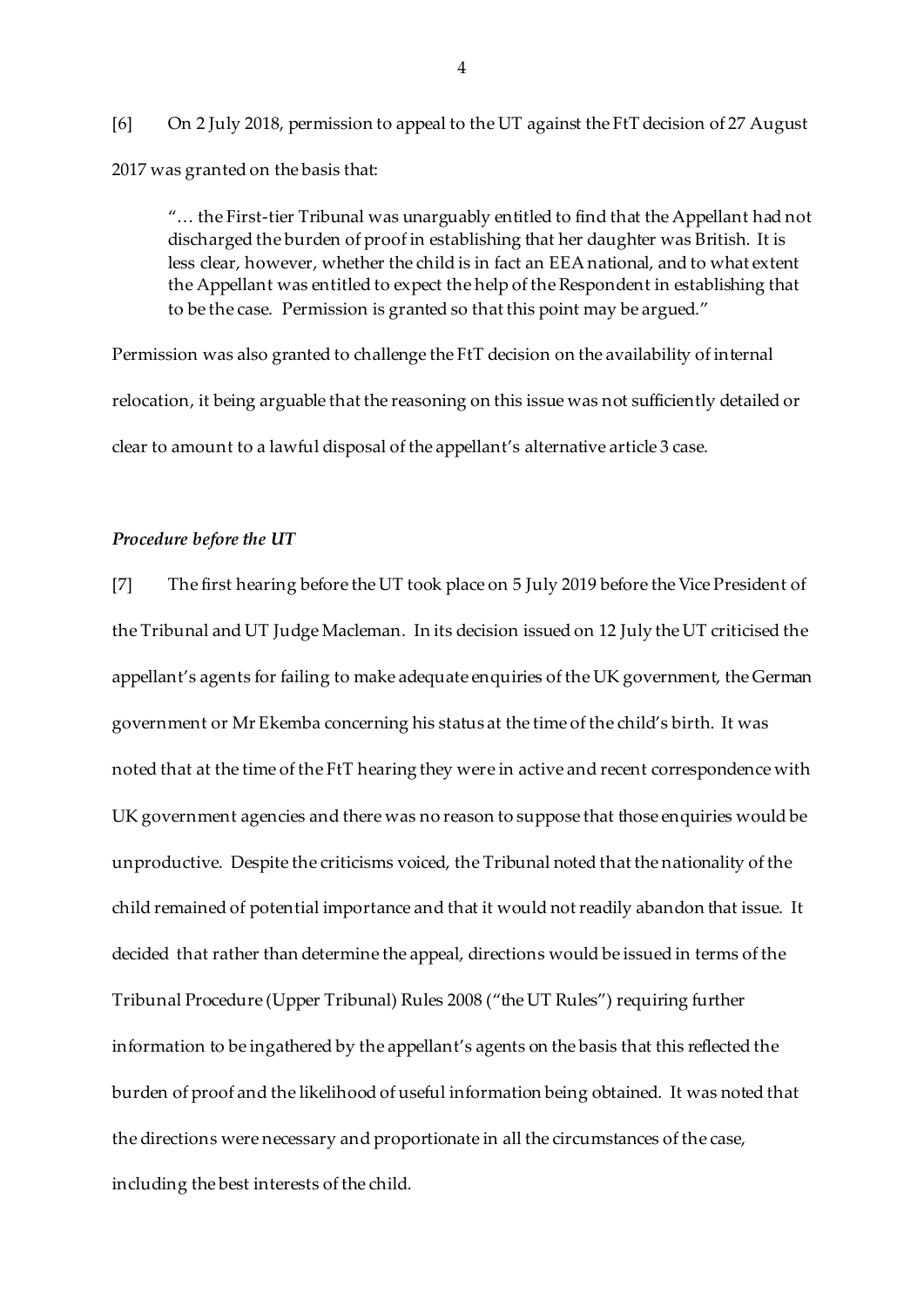[8] The second hearing took place on 3 October 2019 before UT Judge Macleman sitting alone. As had been anticipated by the appellant's agents, the enquiries which they were directed to undertake proved to be unproductive. The respondent had maintained a position that she was under no duty to make any enquiries or produce any evidence. In these circumstances the Tribunal ordered the appellant to file a note of any further directions which she wished it to order the respondent to comply with and ordered the respondent to file a note of her position on any such further directions sought. The Tribunal's stated intention had been that further procedure would be determined once these orders had been complied with. In his written decision issued on 7 October UT Judge Macleman set out the requirement for the parties to comply with the order concerning the application for directions but explained that the case was now to be listed for a substantive hearing on 7 November 2019 to determine whether the FtT decision ought to be set aside.

[9] Both the appellant and the respondent complied timeously with the order to file notes concerning proposed further directions. The appellant proposed that various directions should be issued to the respondent, to the Secretary of State for Business, Energy and Industrial Strategy, to Her Majesty's Revenue and Customs and to the Secretary of State for Work and Pensions, all with the intention of securing information held about Mr Ekemba such as might show his nationality, his exercise of EU treaty rights, his occupation and any benefits claimed by him. On behalf of the respondent it was explained that she was happy to comply with any directions the Tribunal may choose to set for the disclosure of information held on UK Visas and Immigration Records and would seek to comply with any directions issued in advance of the hearing set for 7 November. That having been said, the respondent then set out detailed contentions explaining why the requests should be refused.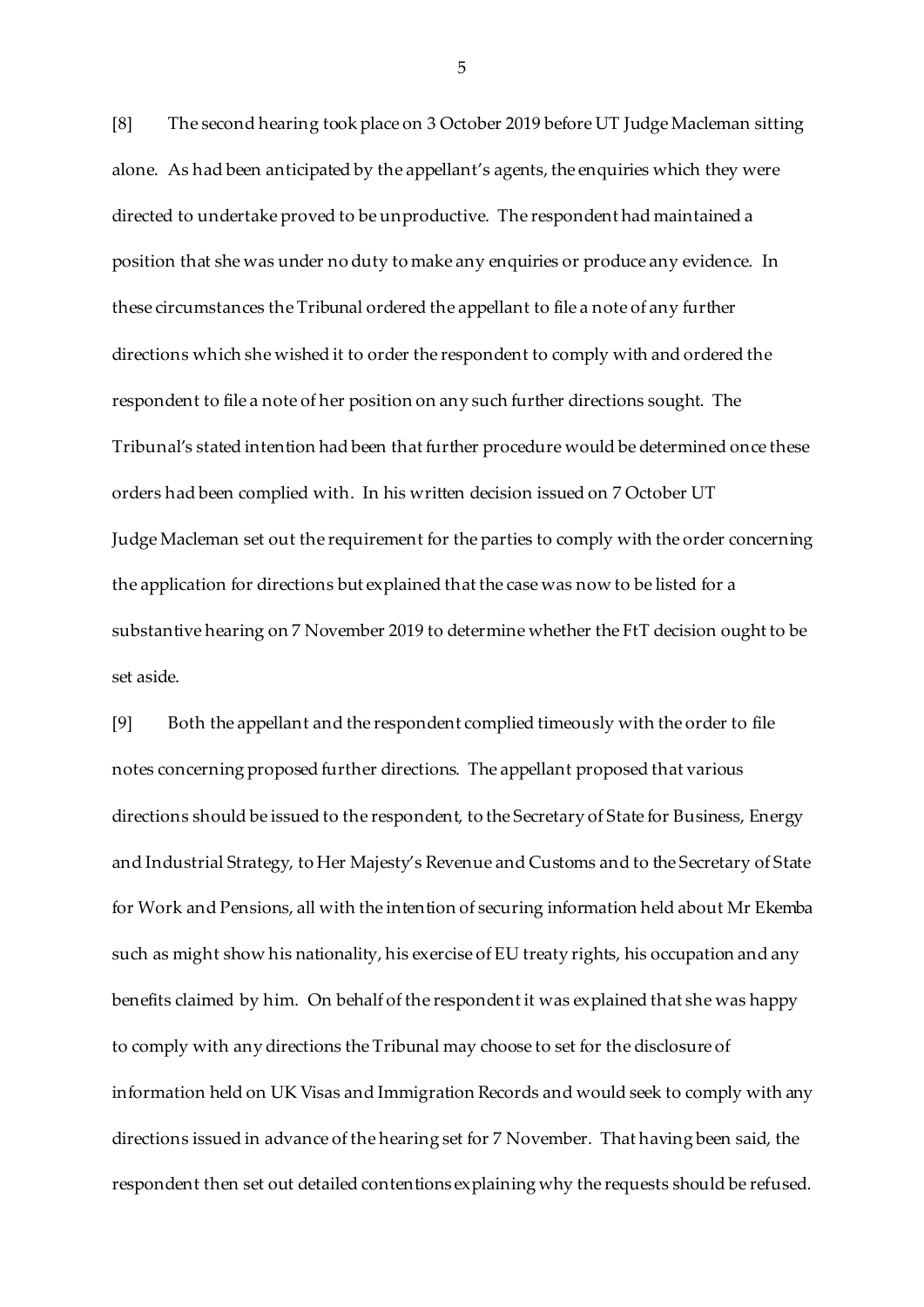[10] The application for directions was not determined. In his decision issued on 13 November 2019, Judge Macleman criticised the suitability of the reason given by the FtT for refusing the application for directions made to it but held that there had been no procedural unfairness in the hearing before that Tribunal. The appellant had not shown that she had exhausted reasonable enquiries. In those circumstances the respondent did not have a duty to investigate the appellant's claims about the child's father's nationality and settled status. Although more information was now available concerning Mr Ekemba and his life in the UK than had been available at the FtT appeal hearing this was not taken into account. Judge Macleman held that the general rule, namely that error required to be shown on the basis of the material before the FtT, ought to apply. He considered that the information which had come to light could have been ascertained by the appellant at an earlier stage. The fact that the enquiries mandated by the UT in its decision of 12 July had been unproductive failed to persuade him that the appellant had acted reasonably in concluding from the outset that this would be the case. In his view, it was firstly for the appellant to show that she had done what she could. As he stated at paragraph 11:

"Neither the respondent (nor subsequently, the tribunal) may be expected to assist until approached on the basis that other reasonable enquires have been carried out."

[11] Judge Macleman held that the decision of the FtT on internal relocation comprised a legally adequate resolution of the appellant's article 3 claim. No error of law had been identified in either of the grounds of appeal argued.

### *Procedure in the Court of Session*

[12] On 25 November 2020 the Inner House granted permission to appeal the UT decision of 13 November 2019. The grounds of appeal were: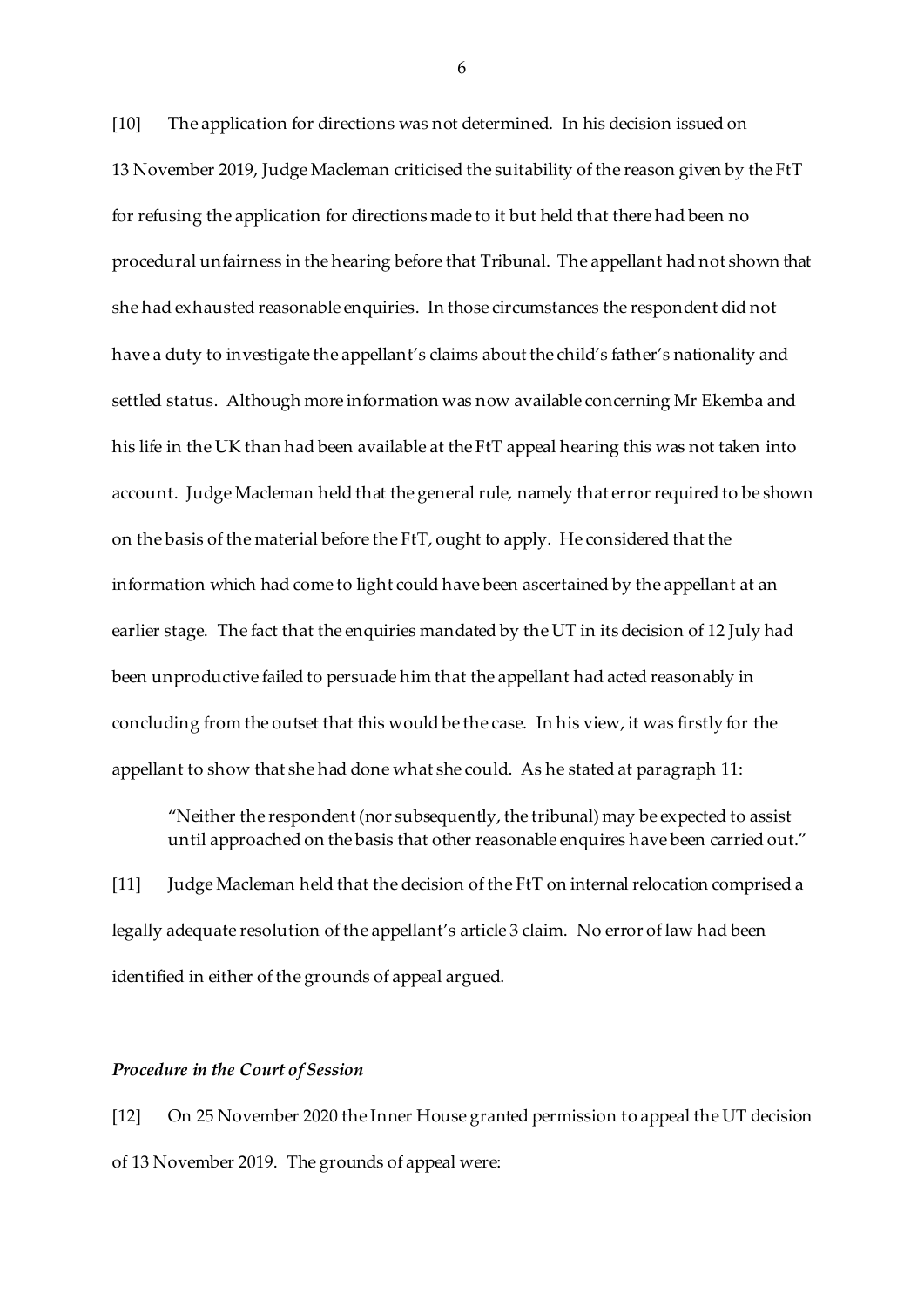- 1. The UT was wrong to find that there was no duty on the respondent to investigate or produce evidence of the nationality of the appellant's daughter as (1) the duty which applies to the respondent to verify a claim (the *Singh* v *Belgium* duty) is of sufficiently wide scope to have required the respondent, when asked, to check its own records, and those of other government departments and agencies, for evidence which may have assisted the appellant and (2) the UT had applied an inappropriately demanding standard when deciding the appellant's agents had unreasonably failed to pursue their own enquiries before seeking assistance from the respondent.
- 2. The UT acted irrationally and unfairly in declining to consider the evidence put before it on a point which, following an earlier hearing in the same appeal, the UT itself had previously decided was necessary, proportionate and in the best interests of a child to establish.
- 3. The UT was wrong to find that the FtT's decision on internal relocation was legally accurate despite (1) the FtT's failure to properly consider the factors relevant to the appellant's ability to relocate within Cameroon without risk of destitution and (2) the FtT's misapplication of objective evidence to (the) appellant flowing from the characterisation of her as an independent educated woman rather than as an unmarried single mother with a child.

## **Appellant's submissions**

## *Ground 1*

[13] The foundation of the principal argument advanced by the appellant was the contention that Mr Ekemba was a German national exercising free movement rights in the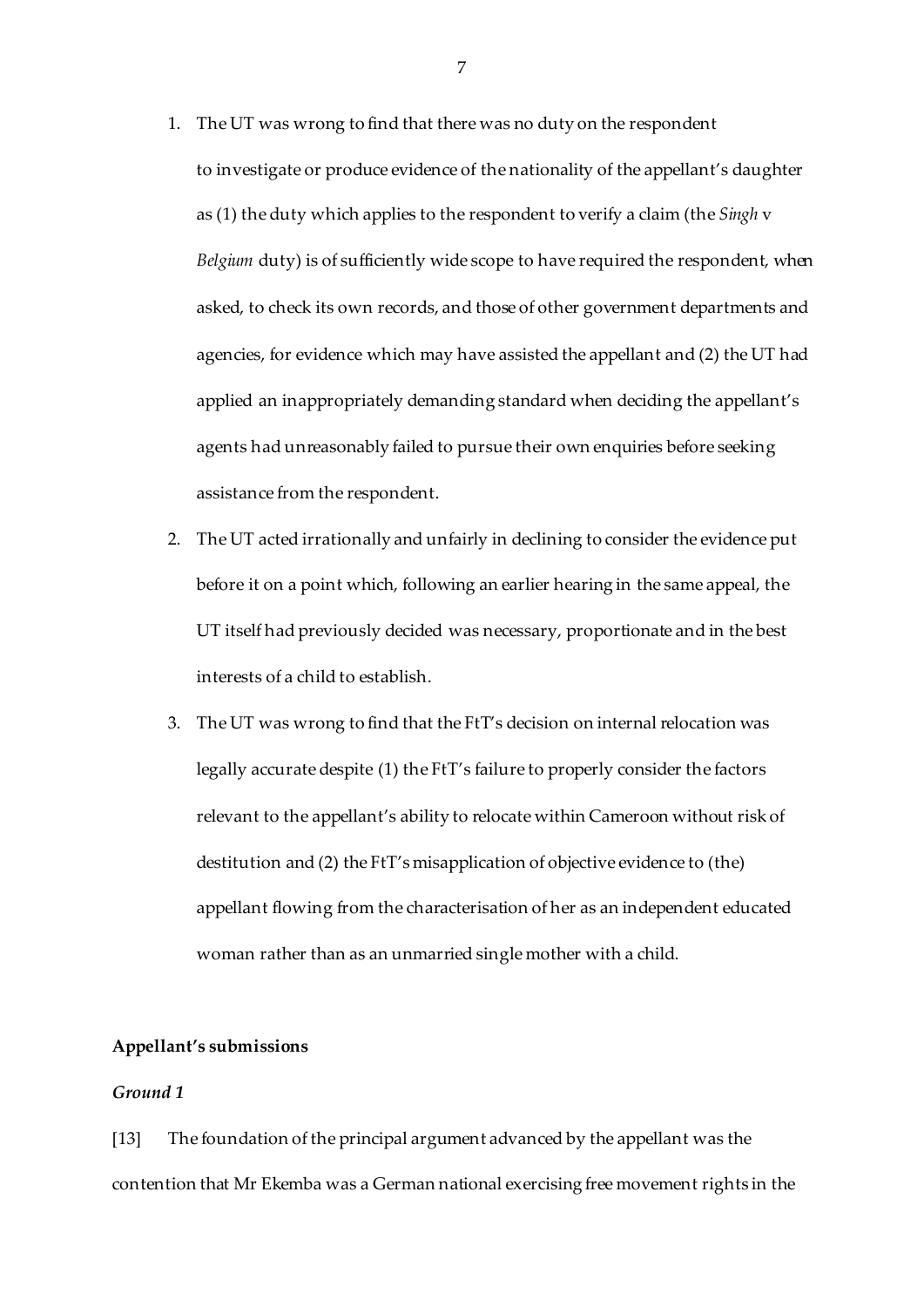United Kingdom at the time of her daughter's birth. If correct, then depending on how long he had been doing so, the child may be entitled to British citizenship. Even if all that was established was that he was a German national then the child would be entitled to German citizenship and (or would have been) to exercise rights as a European citizen. On either basis the appellant would have a human rights claim under article 8 to avoid being returned to Cameroon.

[14] Evidence was available to support the appellant's propositions. Her own evidence was that Mr Ekemba had told her these things. In support of what she had been told, evidence from Companies House vouched that on two occasions in 2018, and on a further occasion in 2019, applications to register companies were made in which Mr Ifanga Ekemba was listed as a director with a date of birth given as May 1964 and German nationality. Addresses in England were provided. Information was available to permit the inference that Mr Ekemba had been claiming child benefit. A transcript was available of an interview conducted for an oral history project on 5 November 2016 with a man who gave his name as Ifanga Ekemba born 12 May 1964 in the DRC. The UT itself had drawn this to the attention of the appellant's agents by letter dated 18 July 2019. In the course of that interview he gave information about his life, including living and working in Germany before moving to England where he worked and attended at further education colleges. He described getting a council house for himself and his family in Birmingham and mentioned an ability to obtain a student loan as a European citizen. He gave the name of at least one organisation which he claimed to have worked with and described having a mortgage for a period of 9 years. At the date of the interview he claimed to be living in Birmingham.

[15] Through her agents the appellant had undertaken whatever enquiries she reasonably could to establish Mr Ekemba's immigration status. Judge Macleman had been wrong in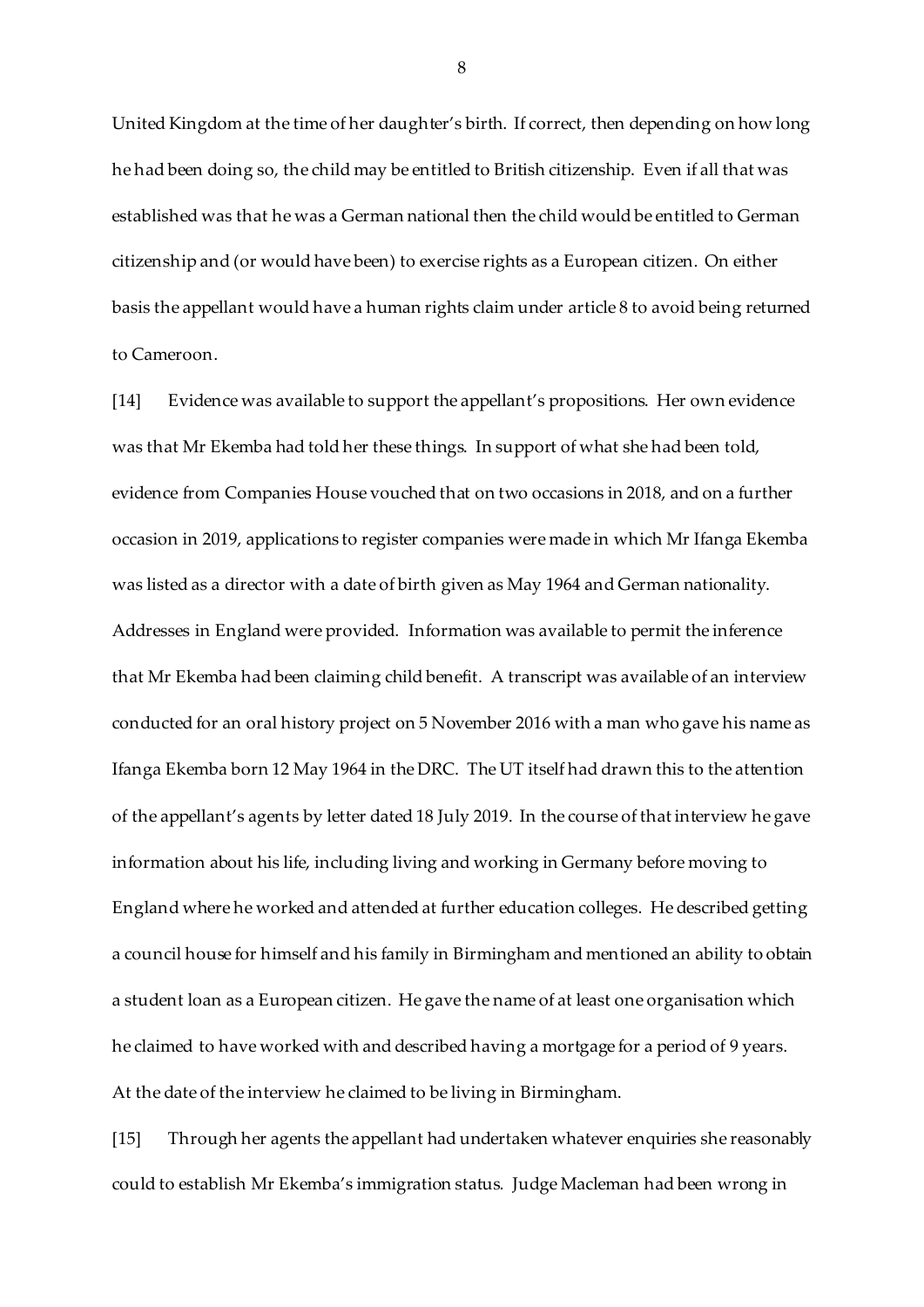concluding that some of the information obtained had been available at the date of the FtT hearing, and he had not been in a position to know whether the remainder had or had not been. The respondent and other government agencies had refused to provide the appellant with any information. Paternity had been established as a matter of law and sufficient information had been provided to the respondent to enable her to identify Mr Ekemba. It ought to have been a straightforward matter for her to check what information was held about him.

[16] In these circumstances it was submitted that a duty of enquiry on the respondent was engaged since she may easily be able to verify an aspect of the claim made, verification would be by reference to reliable sources, the enquiry would be about an issue at the centre of the claim and the person making the claim could not reasonably be expected to produce evidence of equivalent probative value. That duty, of rigorous investigation, was said to be identified in a line of authority to be found in the cases of *Singh* v *Belgium* (ECtHR Application no 33210/11), *Tanveer Ahmed* [2002] Imm AR 318 (starred), *MJ Afghanistan* [2013] UKUT 00253 (IAC), *NA Iran* [2014] UKUT 00205 (IAC), *PJ (Sri Lanka)* v *SSHD* [2015] 1 WLR 1322 and *QC China* [2021] Imm AR 629. The opportunity to apply for directions, under both the FtT Rules and the UT Rules, was the procedural method by which the appellant could ensure that the respondent complied with this duty.

#### *Ground 2*

[17] The UT had decided in July 2019 that enquiries designed to ascertain the nationality of the child were necessary and proportionate. By the date of the hearing in November before UT Judge Macleman further information bearing on that question was available. In the absence of any sound reason for declining to give effect to the July decision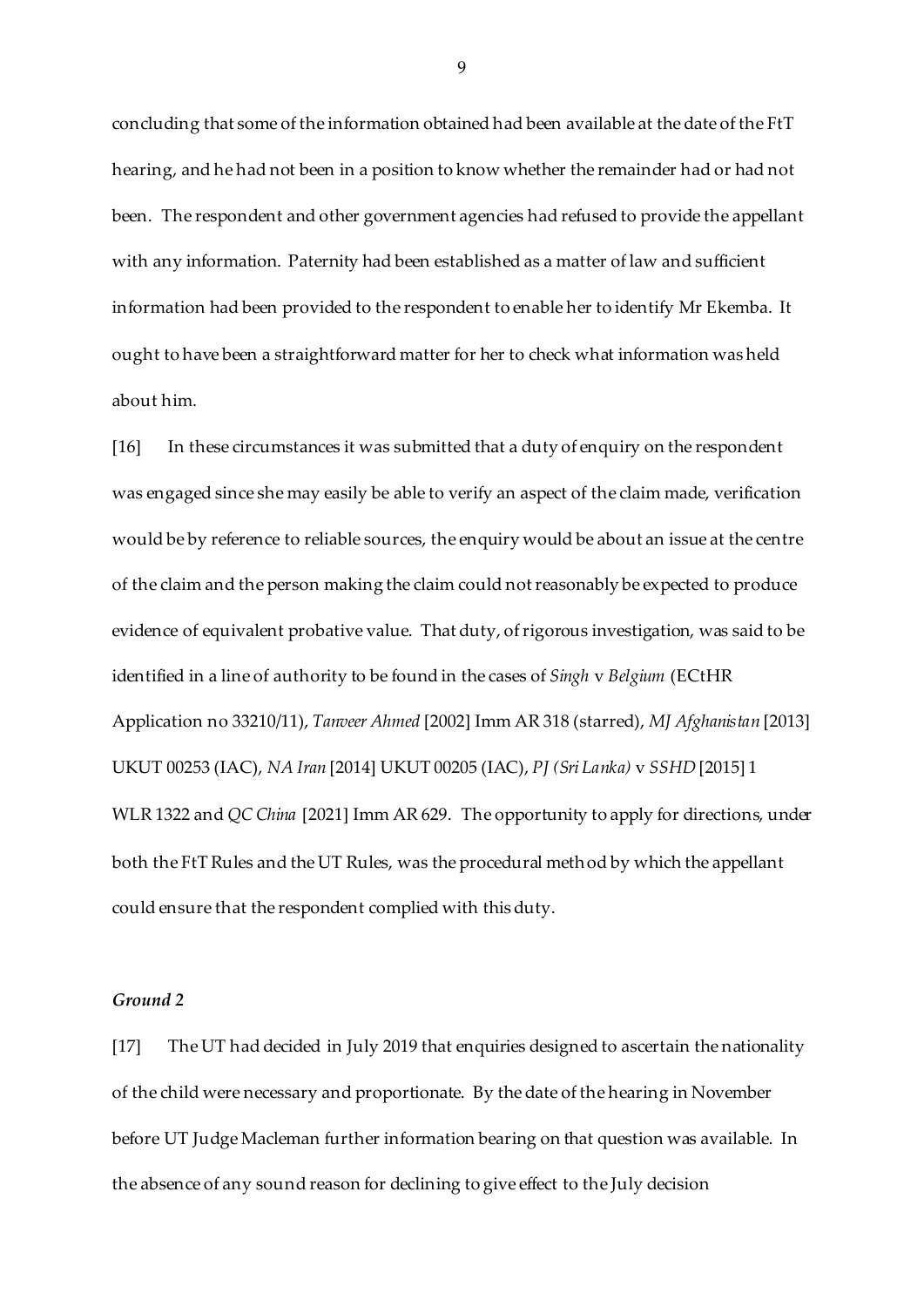Judge Macleman ought to have taken account of this evidence. The principle in the case of *Devaseelan (Second Appeals - ECHR-Territorial Effect) Sri Lanka* [2002] UKIAT 00702 ought to apply to the question of subsequent hearings within the same appeal. The evidence relied upon was arguably capable of supporting a finding that the appellant's daughter was a British citizen or an EEA national, either of which would have been capable of resolving the appeal in the appellant's favour. It remained in the best interests of the appellant's daughter to resolve the issue of her nationality and it was irrational and procedurally unfair of the UT to dispose of the appeal where the evidence before it might allow that issue to be determined.

## *Ground 3*

[18] The FtT failed to take account of the risks facing the appellant in Cameroon other than those posed by her father. It failed to reach reasoned conclusions on her prospects of obtaining accommodation and employment enabling her to avoid destitution. The evidence before the FtT dealt explicitly with lone women. The appellant was an unmarried single mother with a young child. No explanation was given as to the basis upon which the evidence relied upon by the FtT could apply to her. The objective evidence available could not rationally support the conclusion reached. The UT failed to address the submission that the evidence available was in relation to lone women rather than single mothers and repeated the mistake made by the FtT by characterising the appellant as an independent educated woman.

[19] On these submissions counsel for the appellant moved the court to allow the appeal and invited it to remake the decision of the UT, finding for itself that the appellant had proved, on the balance of probabilities, that her daughter was British or alternatively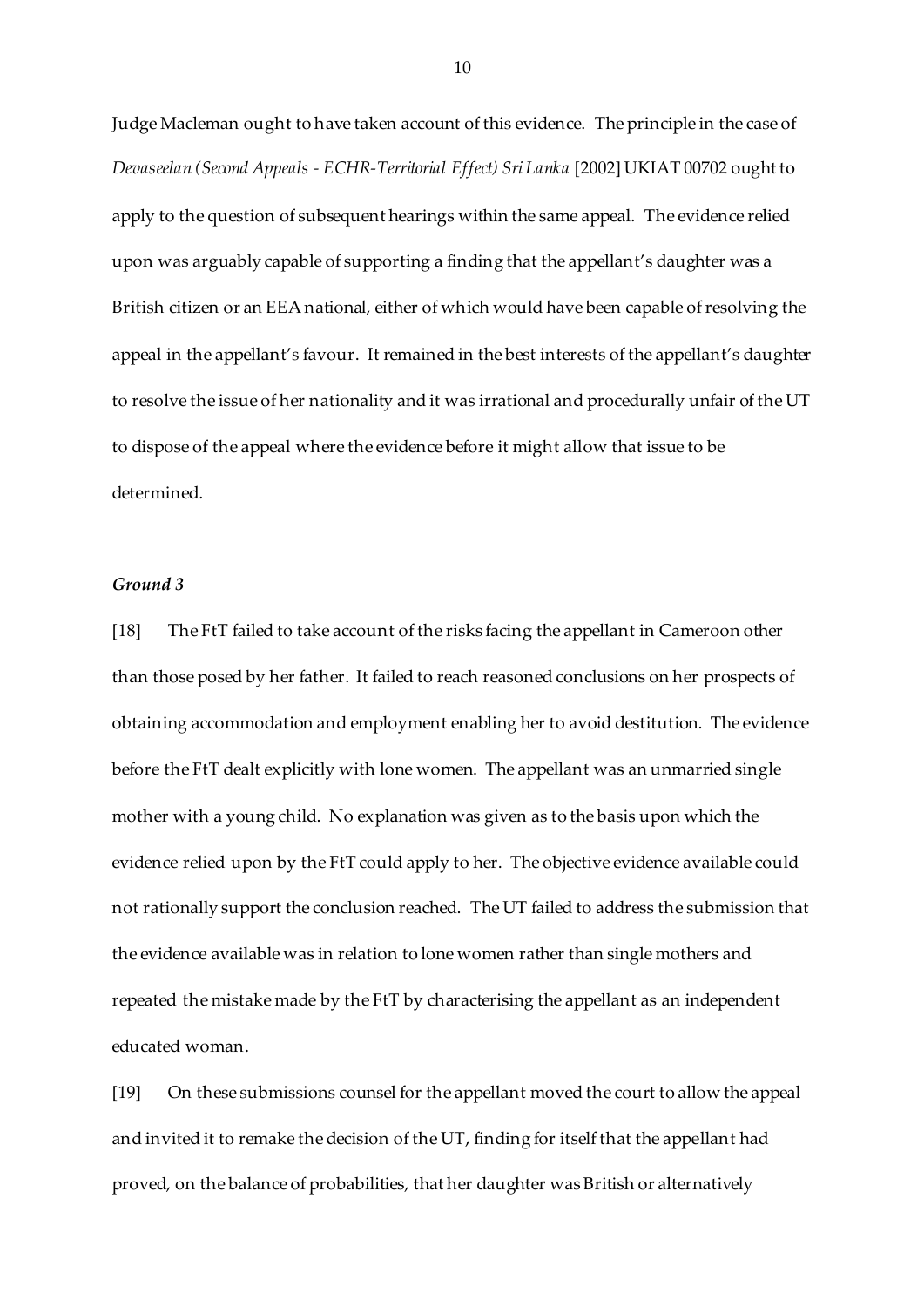German. In the alternative, counsel submitted that the appeal should be allowed and remitted to the UT for further procedure with such guidance as the court deemed appropriate.

#### **Respondent's submissions**

[20] The respondent conceded that the UT's failure to engage with the application before it prior to disposing of the case constituted a material error of law. Having invited the appellant to file proposed directions it ought to have addressed the application made. If the appellant's daughter were established to have UK nationality that may have led to the appellant's claim being resolved in her favour.

[21] The court was invited to reject the appellant's wider submissions concerning the imposition of a duty of enquiry on the respondent. The duty identified in the case law relied upon was a limited one which could only arise where an appellant sought protection on the basis of article 3. It was limited to a duty to verify documents produced and founded upon by the appellant where the document went to the heart of the request for protection and where verification could easily be achieved.

[22] In the present case the appellant sought to have information and documents identified and produced by the respondent, rather than verified. The documents concerned were not intended to advance a claim under article 3 but were said to bear upon the appellant's daughter's nationality, a matter engaging article 8. To the extent that a relevant duty was identified in the case law it was not engaged in the appellant's situation. The appropriate route for her to have followed, if she wished the respondent to make enquiries into her daughter's circumstances, was the one which was in fact initiated, namely to make an application for directions to the FtT or to the UT under the respective rules. In either case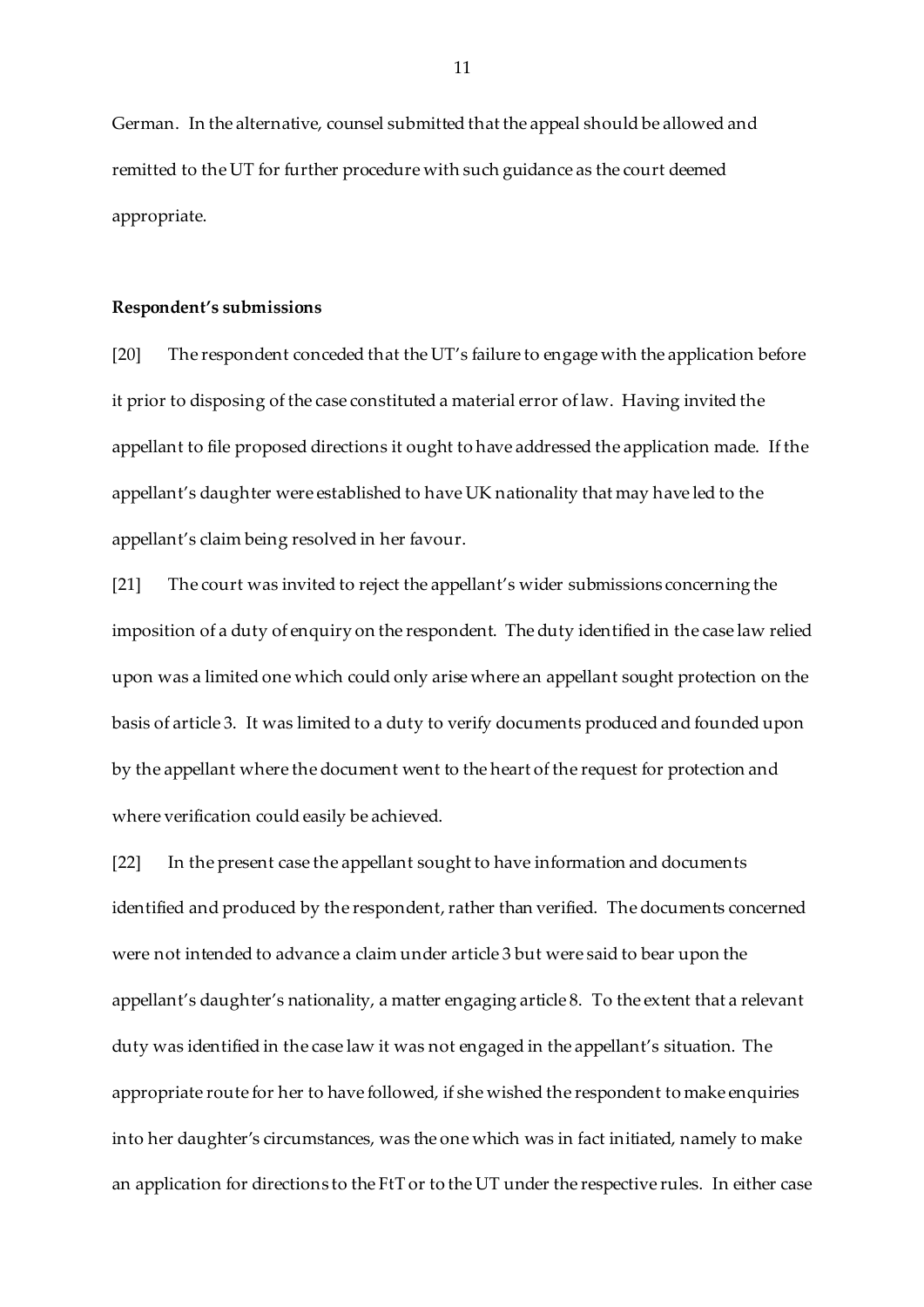such an application would be dealt with in terms of the regulatory framework rather than on the basis of a freestanding and very limited duty imposed on the respondent. Since it was conceded that the UT erred in failing to deal with the application before it the respondent accepted that the appeal should be allowed and the case remitted back to the UT to consider the application made to it. The respondent did not concede that she should be directed to make any or all of the enquiries identified. That remained for the UT to determine and this court ought not to offer a view on the merits of the application.

[23] The respondent also conceded that the appellant should be viewed as having carried out reasonable enquiries of her own prior to the FtT hearing. It was an error of law for UT Judge Macleman to have held that she had not done so when he disposed of the appeal. That finding had led him to conclude that the FtT had not acted unfairly. Once it was accepted that the appellant had carried out reasonable enquiries on her own behalf the UT's decision in July 2019, refusing to dispose of the appeal without there being an investigation into the nationality of the appellant's daughter, fell to be viewed in a different light. In November 2019 the UT had declined to take account of the evidence then available because of its view that the appellant had failed to show that she had undertaken reasonable enquiries. It was a material error in law for the UT to decide that the FtT had acted fairly on this basis.

[24] It did not follow that the UT had necessarily acted unfairly in not carrying out an assessment of the child's nationality. The error was in the way in which the UT had assessed the procedural fairness of the FtT decision. It would be a matter for the UT to determine on a proper assessment whether the hearing before the FtT had been procedurally fair and whether or not to make a determination on the basis of the information which had subsequently come to light. However, the respondent acknowledged that there was an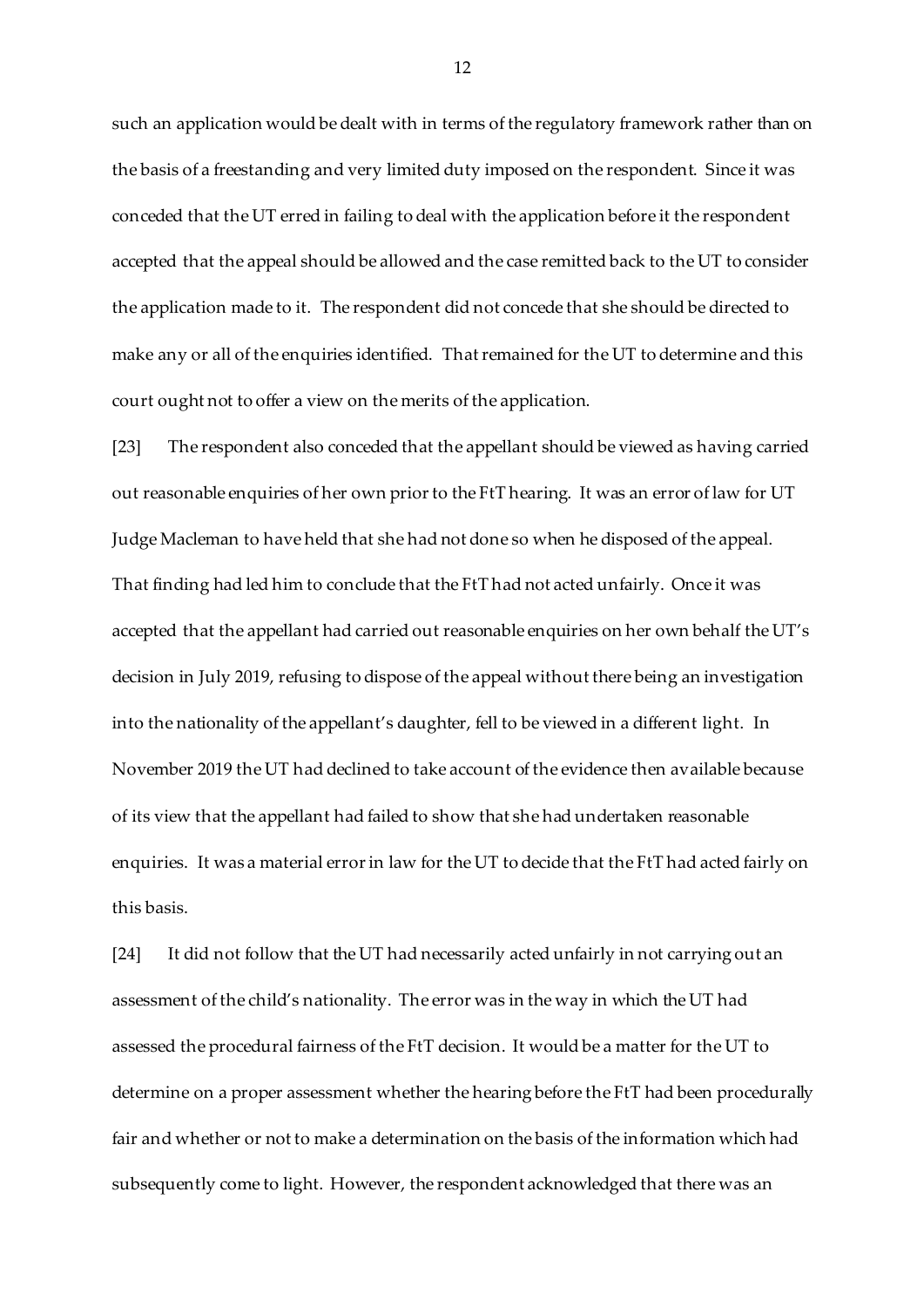apparent contradiction between the decision in July 2019 that findings in relation to the child's nationality might be necessary and the decision in November to take no account of the evidence then available on that subject.

[25] In relation to the third ground of appeal the respondent submitted that the FtT had taken account of the appellant's personal circumstances and had found that it was possible for her to establish herself as an independent educated woman. This was an assessment of fact which the FtT was entitled to reach. The UT had been correct to say so. The appeal should be refused on this ground.

### **Discussion**

## *The Tribunal Rules*

[26] Rule 2 in each of the FtT Rules and the UT Rules is in identical terms, subject only to

terminology used to differentiate between the tribunals. In each case it provides as follows:

### "**Overriding objective and parties' obligation to co-operate with the Tribunal**

- 2. –(1) The overriding objective of these Rules is to enable the Tribunal to deal with cases fairly and justly.
- (2) Dealing with a case fairly and justly includes
	- (a) dealing with the case in ways which are proportionate to the importance of the case, the complexity of the issues, the anticipated costs and the resources of the parties and of the Tribunal;
	- (b) avoiding unnecessary formality and seeking flexibility in the proceedings;
	- (c) ensuring, so far as practicable, that the parties are able to participate fully in the proceedings;
	- (d) using any special expertise of the Tribunal effectively; and
	- (e) avoiding delay, so far as compatible with proper consideration of the issues.
- (3) The Tribunal must seek to give effect to the overriding objective when it
	- (a) exercises any power under these Rules; or
	- (b) interprets any rule or practice direction.
- (4) Parties must
	- (a) help the Tribunal to further the overriding objective; and
	- (b) co-operate with the Tribunal generally."
- [27] Rule 4 of the FtT Rules provides, so far as is relevant: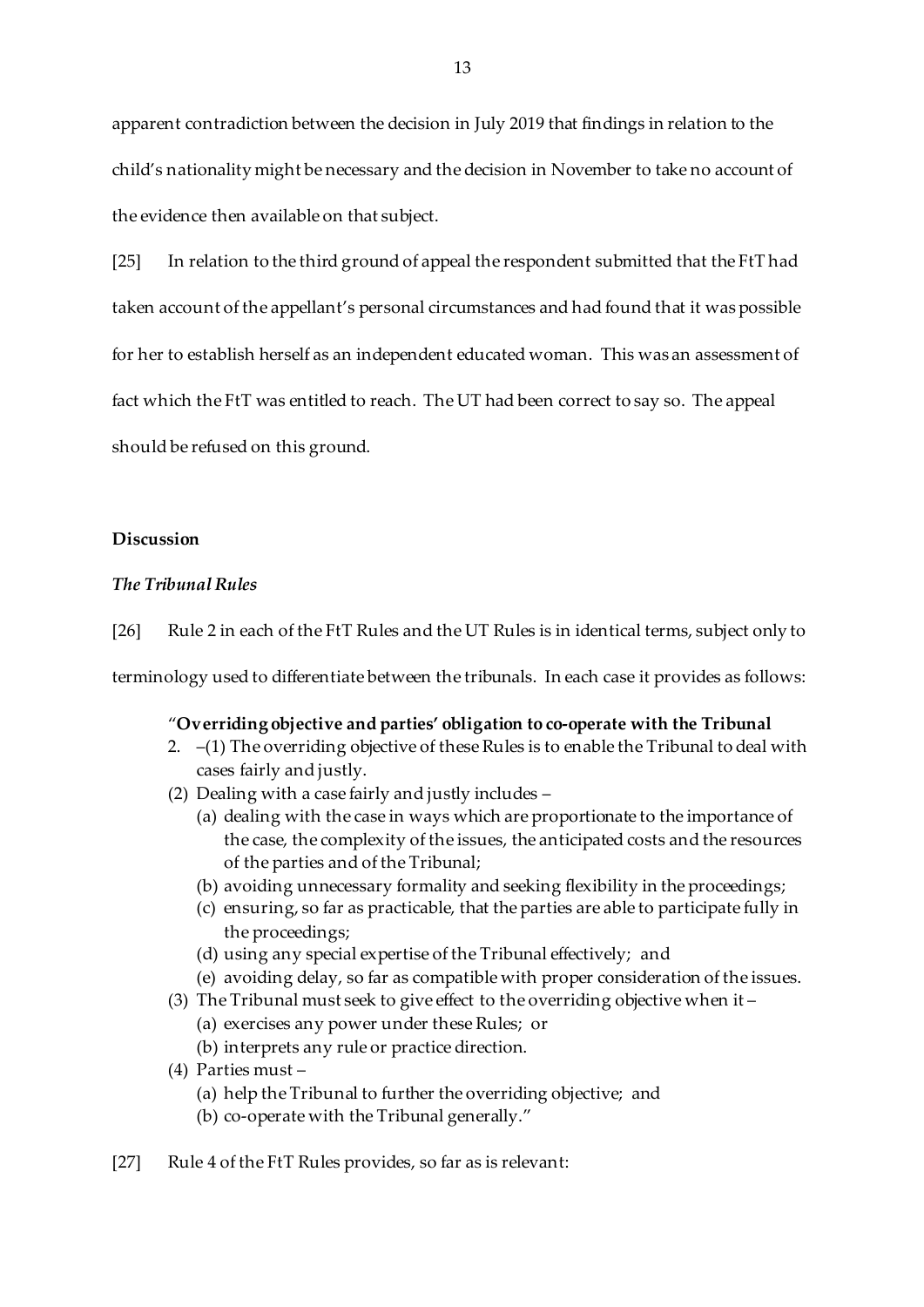#### "**Case management powers**

…

- 4.–(1) Subject to the provisions of the 2007 Act and any other enactment, the Tribunal may regulate its own procedure.
- (2) The Tribunal may give a direction in relation to the conduct or disposal of proceedings at any time, including a direction amending, suspending or setting aside an earlier direction.
- (3) In particular, and without restricting the general powers in paragraphs (1) and (2), the Tribunal may –
	- (d) permit or require a party or another person to provide documents, information, evidence or submissions to the Tribunal or a party;"

[28] Rule 5 of the UT Rules is in identical terms and the procedure for making an application for a direction is set out in each of the Rules.

[29] It is therefore plain that either Tribunal possesses the power, on application made to it, to require the Secretary of State (as a party) to provide information or evidence in order to assist it in dealing with the case before it in a fair and just manner. That power is a discretionary, procedural case management power which can operate to ensure compliance, in appropriate circumstances, with the limited duty of disclosure imposed on the Secretary of State (*NA* v *Secretary of State* at paragraph 15, *CM (Zimbabwe)* v *Secretary of State for the Home Department* [2013] EWCA Civ 1303 at paragraphs 20 and 28). The measure of that duty was subsequently described in a further decision by the UT, *MST & Others* [2016] UKUT (IAC) 337, delivered by the same judges who sat in the case of *NA*, as being:

"… The document or class of documents [sought] must be shown by the applicant to offer a real probability of evidential materiality in the sense that it must be a document or class of which in the ordinary way can be expected to yield information of substantial evidential materiality to the pleaded claim and the defence ..."

[30] In the cases of *CM (Zimbabwe)* and *MST & Others* the duty of disclosure which was under discussion concerned Country Guidance issues. In the present appeal the respondent does not suggest that this is the only context in which a duty of disclosure such as might be engaged by Rule 5 (or by Rule 4 of the FtT Rules) can arise. The letter of 28 October 2019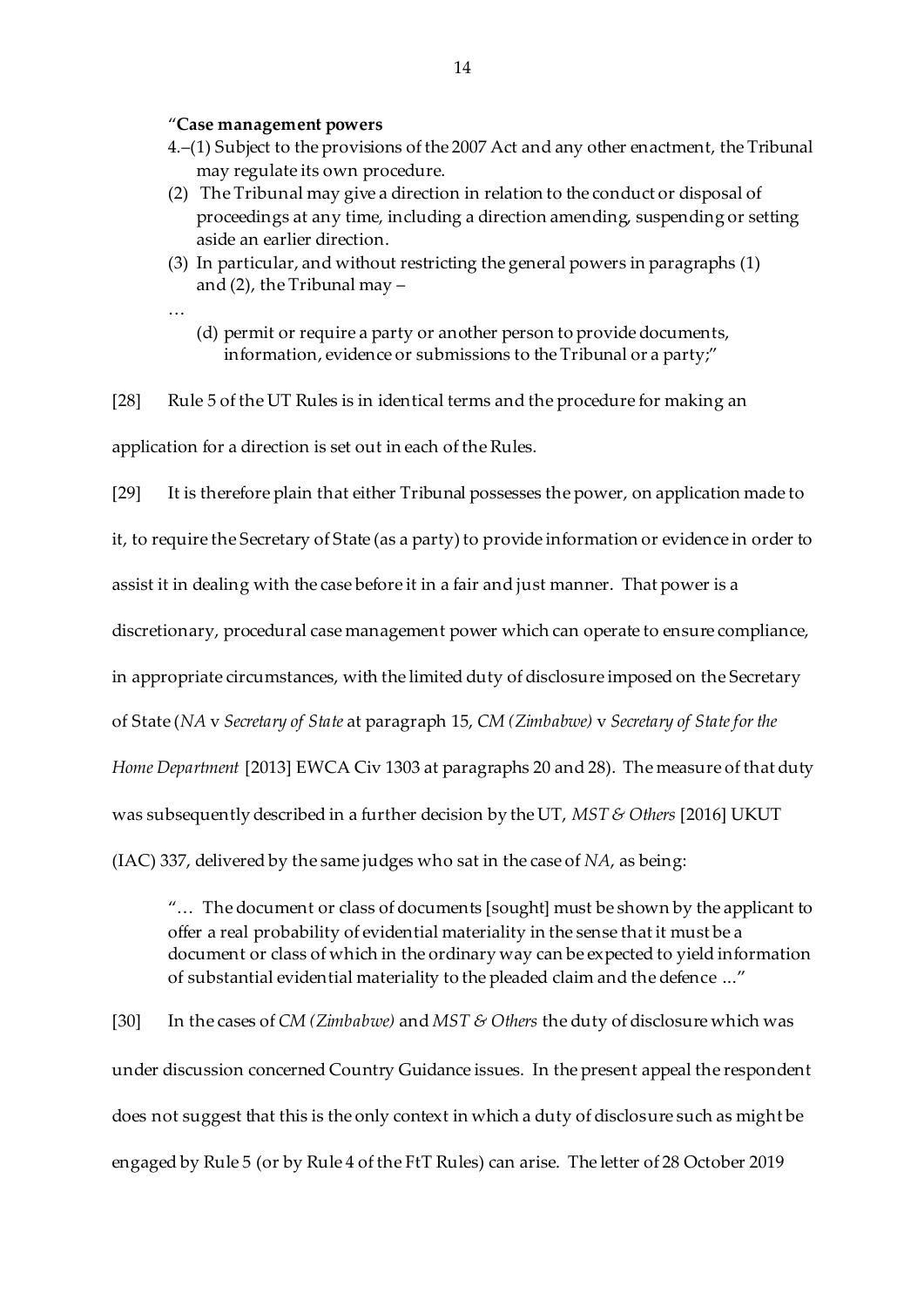which sets out the response to the directions proposed by the appellant states in the first numbered paragraph:

"We are happy to comply with any directions the Tribunal may choose to set for the disclosure of information held on UKVI records."

That statement is consistent with what is stated at Macdonald's Immigration Law & Practice

10<sup>th</sup> Ed Vol 1 at paragraph 19.51:

"While the main use of directions has been to control appellants' cases, they are apt to extract from the respondent in advance all evidence on which it seeks to rely, and also evidence in its possession which might assist the appellant."

### *Singh* **v** *Belgium*

[31] The appellant's argument is that a duty of enquiry is imposed on the respondent as a consequence of the decision of the European Court of Human Rights in the case of *Singh* v *Belgium* and that compliance with this duty can be enforced through the procedure set out in each of the Rules.

[32] The case of *Singh* v *Belgium* concerned Sikhs who had fled Afghanistan and sought refuge in Belgium. Their claim was rejected because they failed to prove their Afghan nationality. Subsequently, they came to rely on documents obtained from a partner agency of the United Nations High Commission for Refugees. The European Court of Human Rights held that since the possible consequences for the petitioners were significant there was an obligation on the state to show it had been as rigorous as possible and had carried out a careful "examination" (or "review") of the grounds of appeal. Since the documents were at the heart of the request for protection, rejecting them without checking their authenticity fell short of the careful and rigorous investigation that was expected of national authorities in order to protect individuals from treatment contrary to article 3 when a simple process of enquiry would have resolved conclusively whether the documents were authentic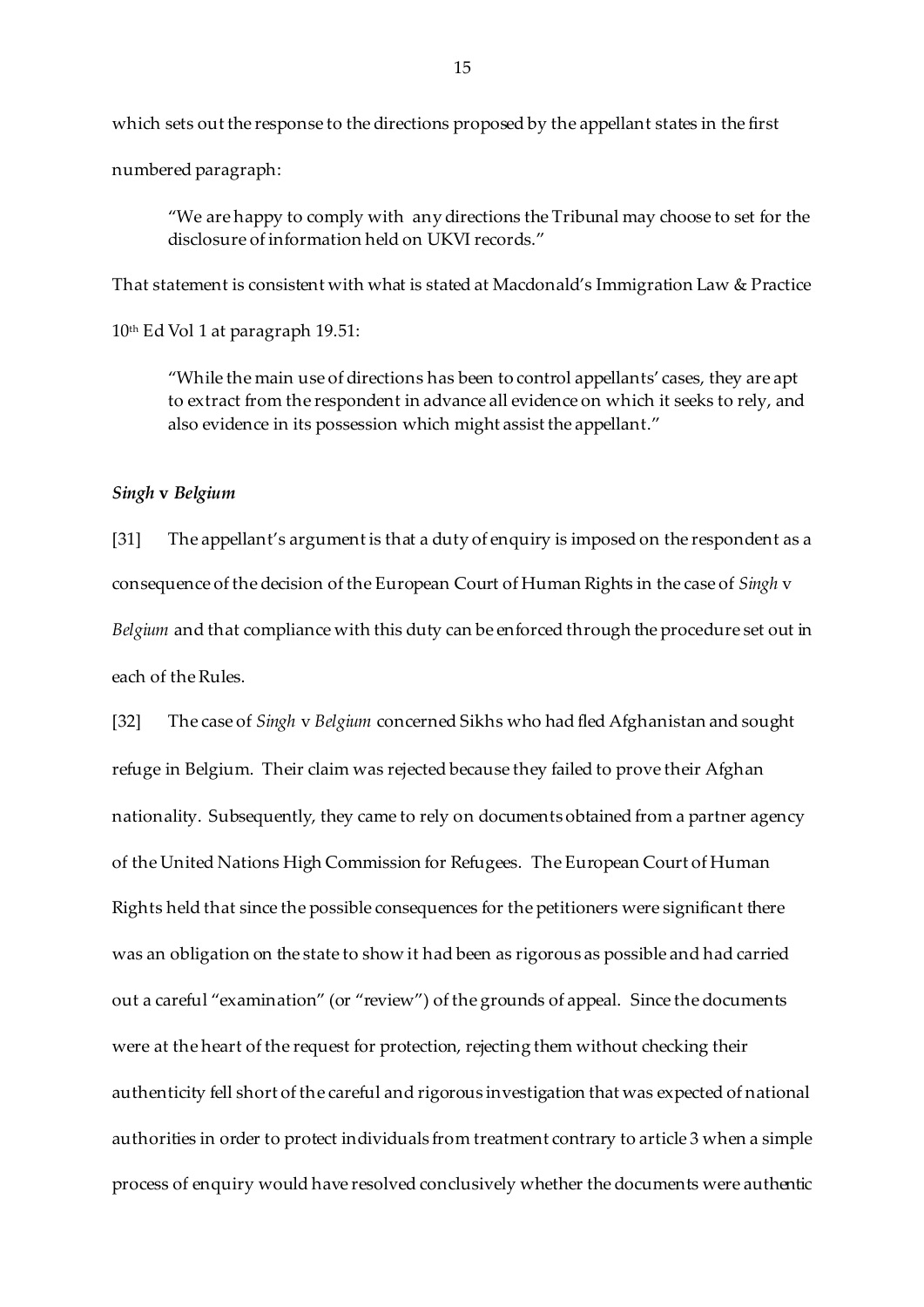and reliable. The discussion at paragraphs 103 and 104 of the decision in *Singh* referring to the national authorities' responsibility to carry out a careful and rigorous scrutiny was founded upon by the appellant in the present case. It was argued that the principle identified applied to any claim involving an important convention right and that the decision of the court was not decided on a narrow basis peculiar to verifying documents. [33] In the earlier case of *Tanveer Ahmed* the Immigration Appeal Tribunal had considered the question of the extent to which the Secretary of State was entitled to reject documents relied on by claimants without undertaking an investigation as to their authenticity. The nub of the decision is set out at paragraph 6 where the Tribunal stated:

"36. There is no obligation on the Home Office to make detailed enquiries about documents produced by individual claimants. Doubtless there are cost and logistical difficulties in the light of the number of documents submitted by many asylum claimants. In the absence of a particular reason on the facts of an individual case a decision by the Home Office not to make inquiries, produce in-country evidence relating to a particular document or scientific evidence should not give rise to any presumption in favour of an individual claimant or against the Home Office."

[34] In subsequent decisions the UT has explained that there is no conflict between what was said in *Singh* v *Belgium* and *Tanveer Ahmed* (see *MJ Afghanistan* and *QC China*). The interplay between the two cases was considered by the Court of Appeal for England and Wales in the case of *PJ (Sri Lanka)* v *Secretary of State for the Home Department* [2015] 1 WLR 1322. At paragraph 30 Fulford LJ, with whom the other judges agreed, explained that there was no material difference in approach between the two cases, noting that in *Singh* the Strasbourg court simply addressed one of the exceptional situations when national authorities should undertake a process of verification. The scope of the duty to do so was explained in two passages to be found in paragraphs 29 and 30 of Fulford LJ's judgement:

"… the jurisprudence referred to above does no more than indicate that the circumstances of particular cases may exceptionally necessitate an element of investigation by the national authorities, in order to provide effective protection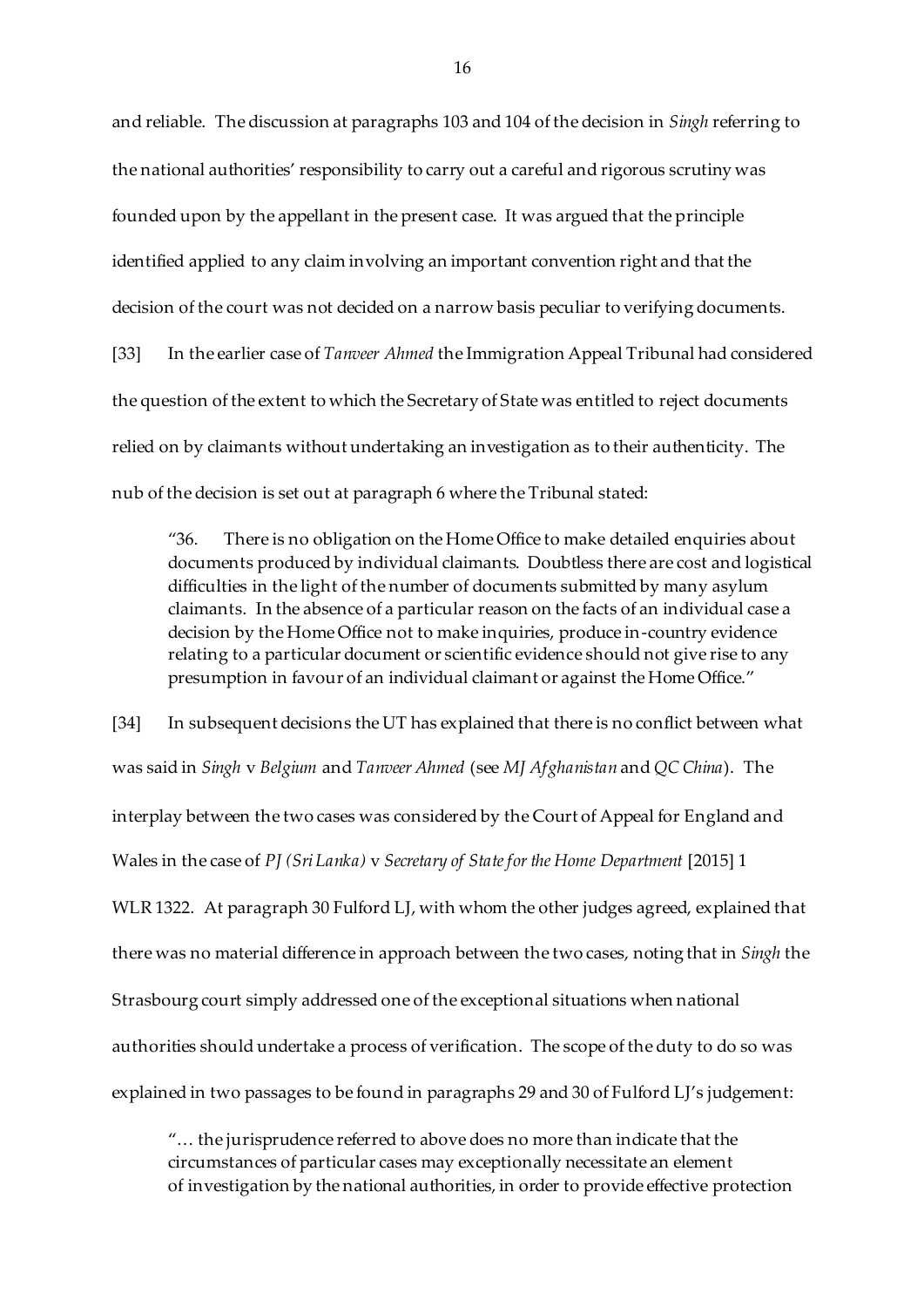against mistreatment under article 3 of the Convention. It is important to stress, however, that this step will frequently not be feasible or it may be unjustified or disproportionate.

… simply because a relevant document is potentially capable of being verified does not mean that the national authorities have an obligation to take this step. Instead, it may be necessary to make an enquiry in order to verify the authenticity and reliability of a document – depending always on the particular facts of the case – when it is at the centre of the request for protection, and when a simple process of enquiry will conclusively resolve its authenticity and reliability."

[35] Nothing which was said by Lord Malcolm in delivering the decision of the court in the case of *AR* v *Secretary of State for the Home Department* [2017] CSIH 52 is in conflict with the scope of the duty of verification as explained by Fulford LJ.

[36] Each of the cases discussed above concerned an application for asylum based on a claim under article 3 of the Convention. In each case the court considered the relatively common situation in applications for asylum where an applicant seeks to vouch his or her claim by relying on a document which they produce and which appears to emanate from an organisation or authority in a foreign country. The case law discussed makes it clear that an obligation can arise exceptionally (in the sense of rarely) requiring the Secretary of State to make pro-active enquiries of an institution, organisation or individual, likely to be based abroad, about the nature or content of a document which has been provided by the applicant. This is an obligation which is different in nature and scope from any duty to provide disclosure of material held by the Secretary of State in her records and which might be of assistance to an applicant's claim.

[37] The *Singh* v *Belgium* line of authority has, it would seem, to date only been applied to cases engaging article 3 of the Convention. The appellant's argument seeks to engage article 8. Whilst it might be possible to envisage a situation involving a claim under article 8 in which an appellant seeks to rely on a document which he or she produces, which goes to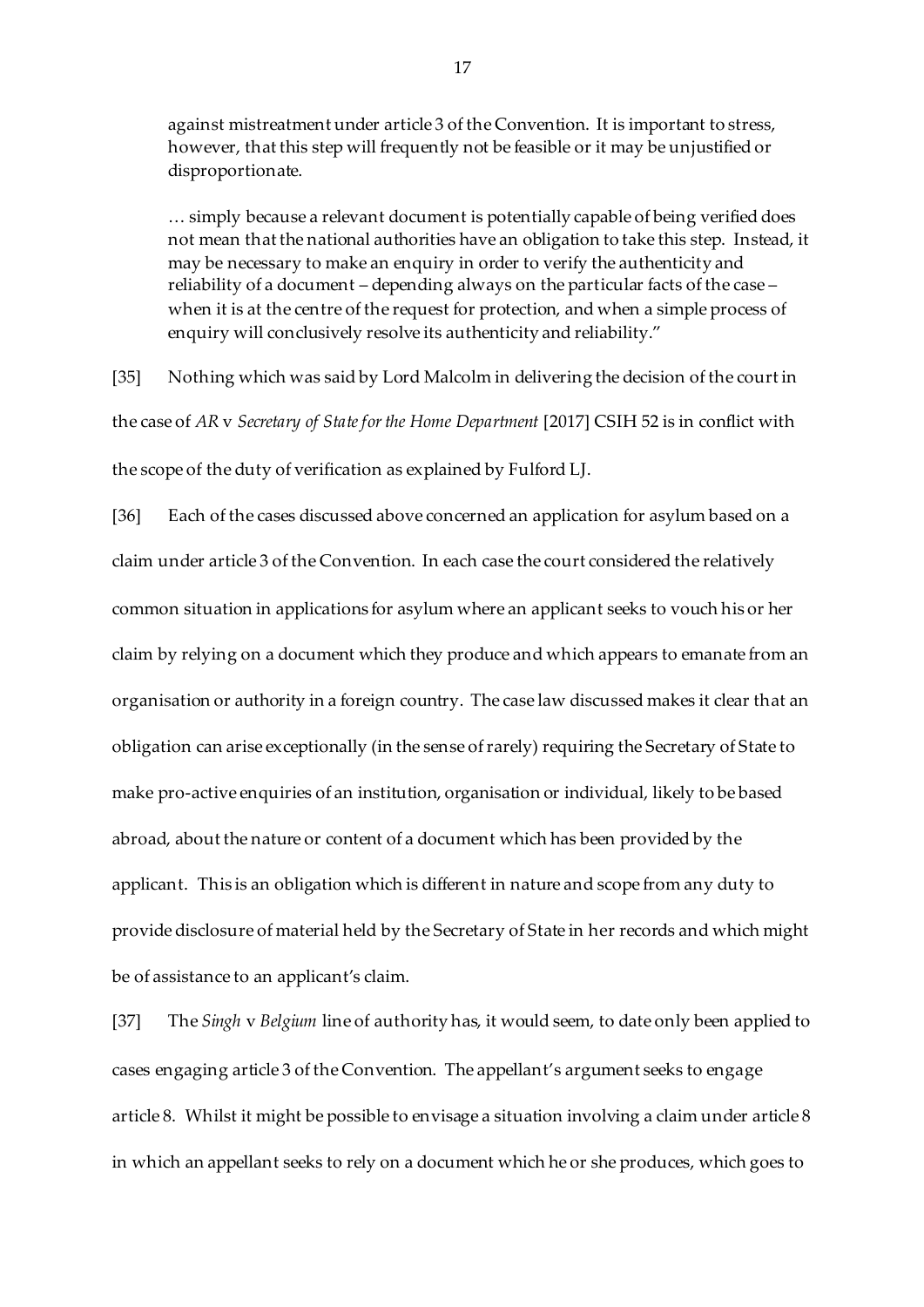the heart of the claim, and which satisfies the other criteria outlined in the decision in *PJ (Sri Lanka*), that is not the present appellant's situation. Nor is the appellant seeking verification of authenticity and reliability in the manner discussed in the cases referred to. The appellant is seeking disclosure of information held by the Secretary of State and other governmental bodies which she cannot otherwise obtain.

[38] Finally, it is to be noted that at paragraph 32 of the decision in *PJ (Sri Lanka)*

Fulford LJ explained, in the context of the obligation being discussed, that it was not for the courts to order the Secretary of State to investigate particular areas of evidence or otherwise to direct her enquiries. The court's function was limited to assessing what consequence for the Secretary of State ought to flow from any breach of duty which came to be established in the case before it. This sits in contrast to the specific discretionary power provided by each set of Tribunal Rules, permitting the Tribunal to order a party to provide documentation or evidence.

[39] Having compared the opportunity available to an appellant to seek directions from the Tribunal against the distinct obligation on the part of the Secretary of State which can arise to seek verification of documents produced and relied upon, the court is satisfied that the appellant's wider argument in the present case cannot be given effect to. No duty of enquiry into the nationality of the appellant's daughter arises as a consequence of the jurisprudence relied upon. The duty to verify documents produced and relied upon by an appellant, the scope of which was set out by Fulford LJ in *PJ (Sri Lanka)*, is not engaged in the present case.

[40] However, that conclusion does not resolve the issue arising out of the applications made by the appellant under the Tribunal Rules. A request for directions with the aim of establishing the appellant's daughter's nationality was initiated prior to the FtT hearing. As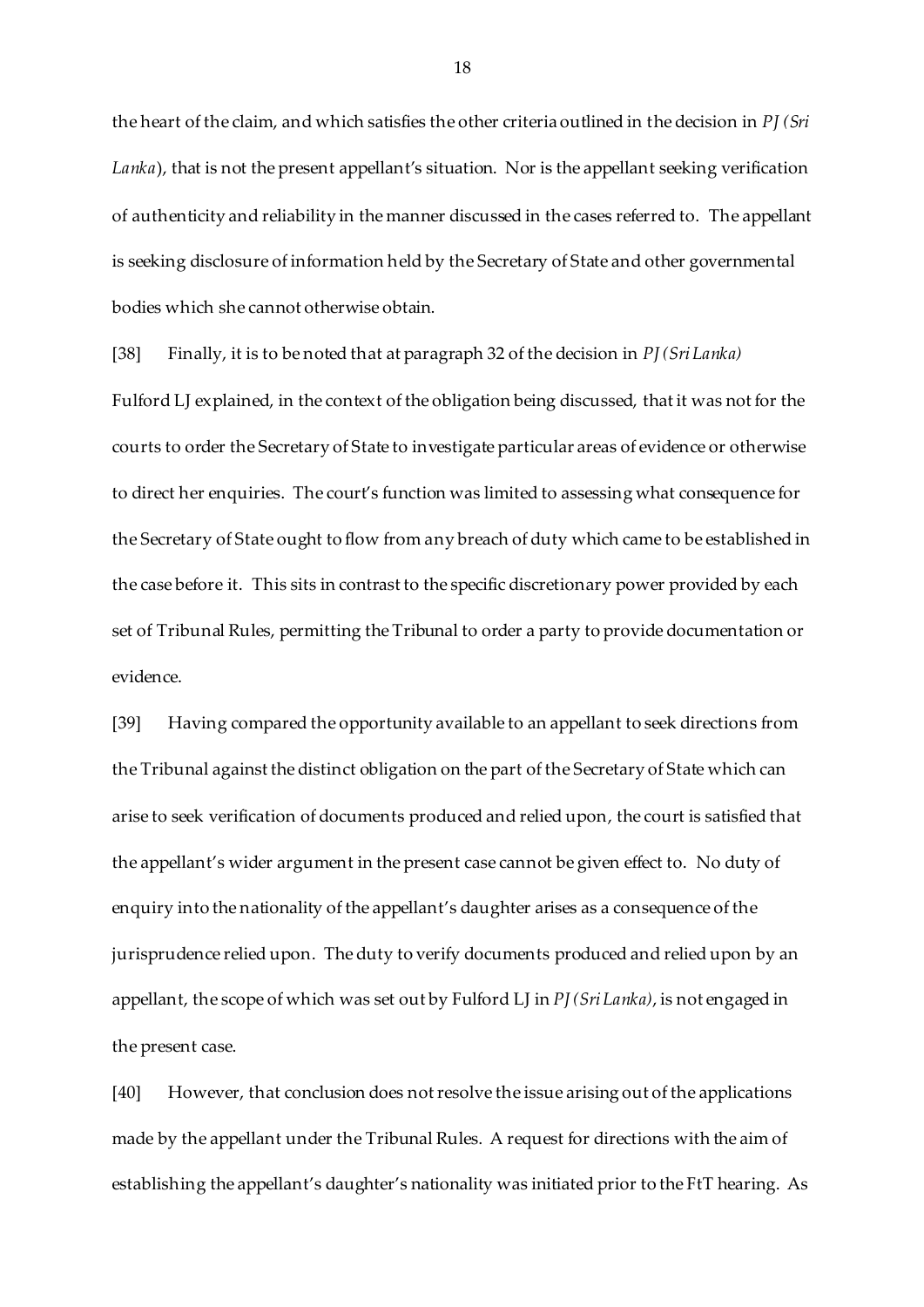seems to have been recognised by UT Judge Macleman, that application was not dealt with in an appropriate manner (see paragraphs 6 and 7 of his decision of 13 November 2019). By July 2019 the issue of the child's nationality had come to be seen by the UT as a matter of at least potential importance, and the directions which it made were described as necessary and proportionate, taking account of the best interest of the child.

[41] Since the letter of 21 July 2017 it had been the appellant's position that it was impossible for her to obtain the relevant information without the respondent's assistance. She made efforts to comply with the directions issued by the UT on 12 July 2019 but, as anticipated, was unable to persuade either the German or UK authorities to release information without a court order. Mr Ekemba failed to provide any response. It was in light of these developments that UT Judge Macleman issued the direction on 7 October 2019 requiring parties to file their submissions concerning the directions sought. Although an application was made in compliance with that direction it was not adjudicated upon. The explanation for that is not entirely clear but it seems from what he said at paragraphs 11 to 14 of his decision that Judge Macleman considered the appellant had not crossed the threshold of having conducted reasonable enquiries of her own and was seeking to have the respondent, or the Tribunal, prepare her case for her. On this analysis he was not prepared to take account of the further information which the appellant sought to offer in support of Mr Ekemba's nationality and circumstances, holding that the procedural fairness of the FtT decision fell to be determined on the basis of the information which was available at that time. As counsel for the respondent observed, the UT appears to have considered nationality to be potentially material in July but not in November, without explaining why it had changed its view.

[42] The respondent now concedes that the UT erred in law by proceeding upon the view that the appellant had failed to pursue reasonable enquiries of her own. The respondent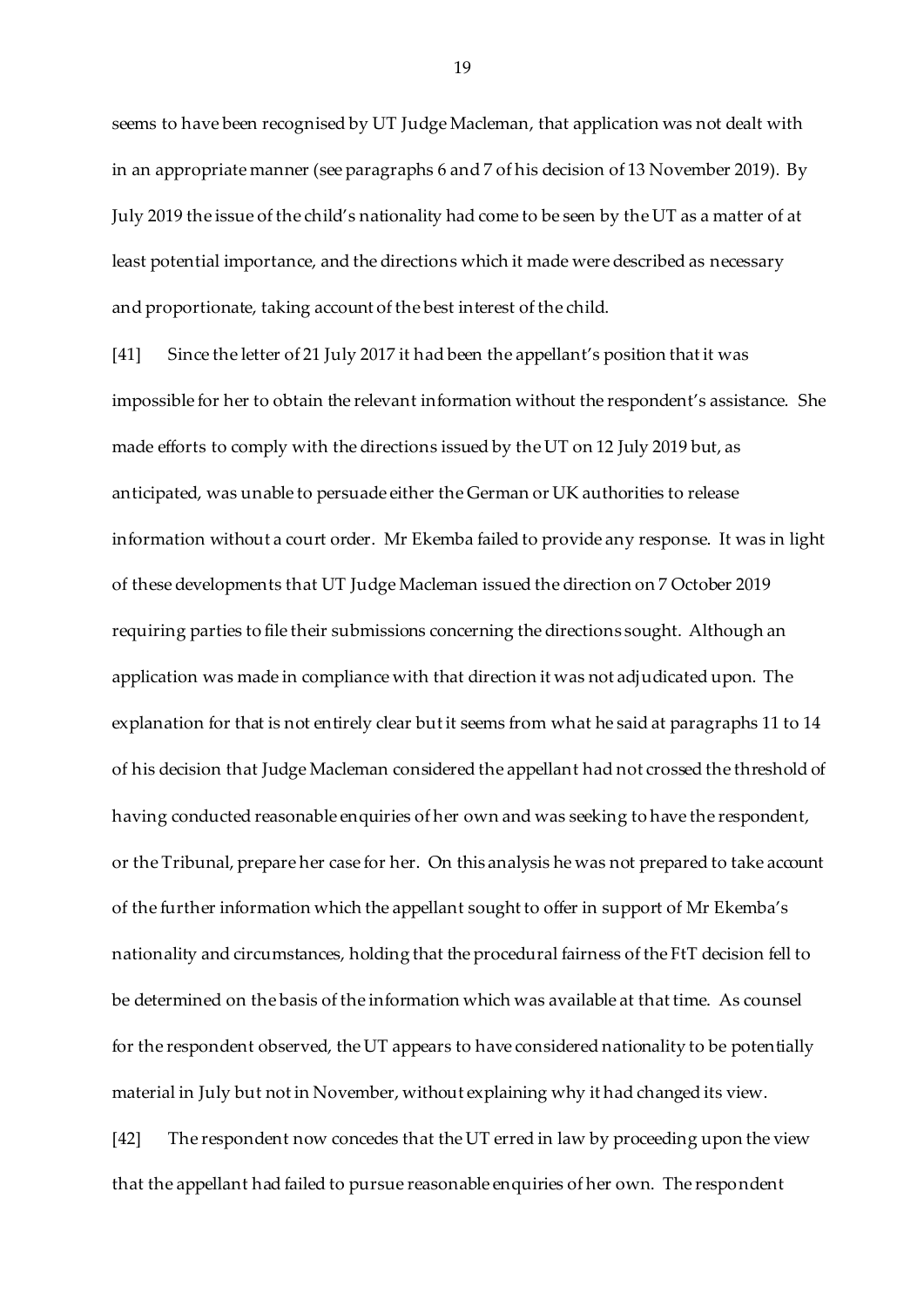also concedes that the UT erred in law in not determining the application for directions which was before it and accepts that the application may have the effect of providing evidence enabling the issue of the appellant's daughter's nationality to be resolved, at least for the purposes of the present appeal. The court accepts that each concession is correctly made.

[43] There remains the issue raised under ground of appeal 3. The FtT accepted the background evidence before it indicating that domestic violence was a significant problem in Cameroon. The FtT judge set himself the task of considering what was likely to happen to a single parent returning to Cameroon with a young child and no family support (paragraph 14(j) of his decision). He stated that the weight of reliable evidence before him indicated that it was safe for the appellant to return to Cameroon and to establish herself as an independent educated woman far from her father's home.

[44] The evidence available to the FtT included a report from the Immigration and Refugee Board of Canada dated 20 September 2012 and a Home Office response to a country of origin information request dated 9 February 2015. The Canadian report provided some support for the proposition that it was possible for a woman to live alone in one of Cameroon's larger cities "as long as they have the necessary resources". The Home Office response indicated concerns about the lack of adequate protection and assistance for disadvantaged groups of women such as: "Women refugees and internally displaced women who face difficulties in accessing basic services".

[45] In his decision of 13 November 2019 UT Judge Macleman noted that the Canadian report was "not entirely negative about the possibility for women to live alone in the larger cities". He concluded that there was no reason to think that the appellant would be disadvantaged compared to other single mothers in that country.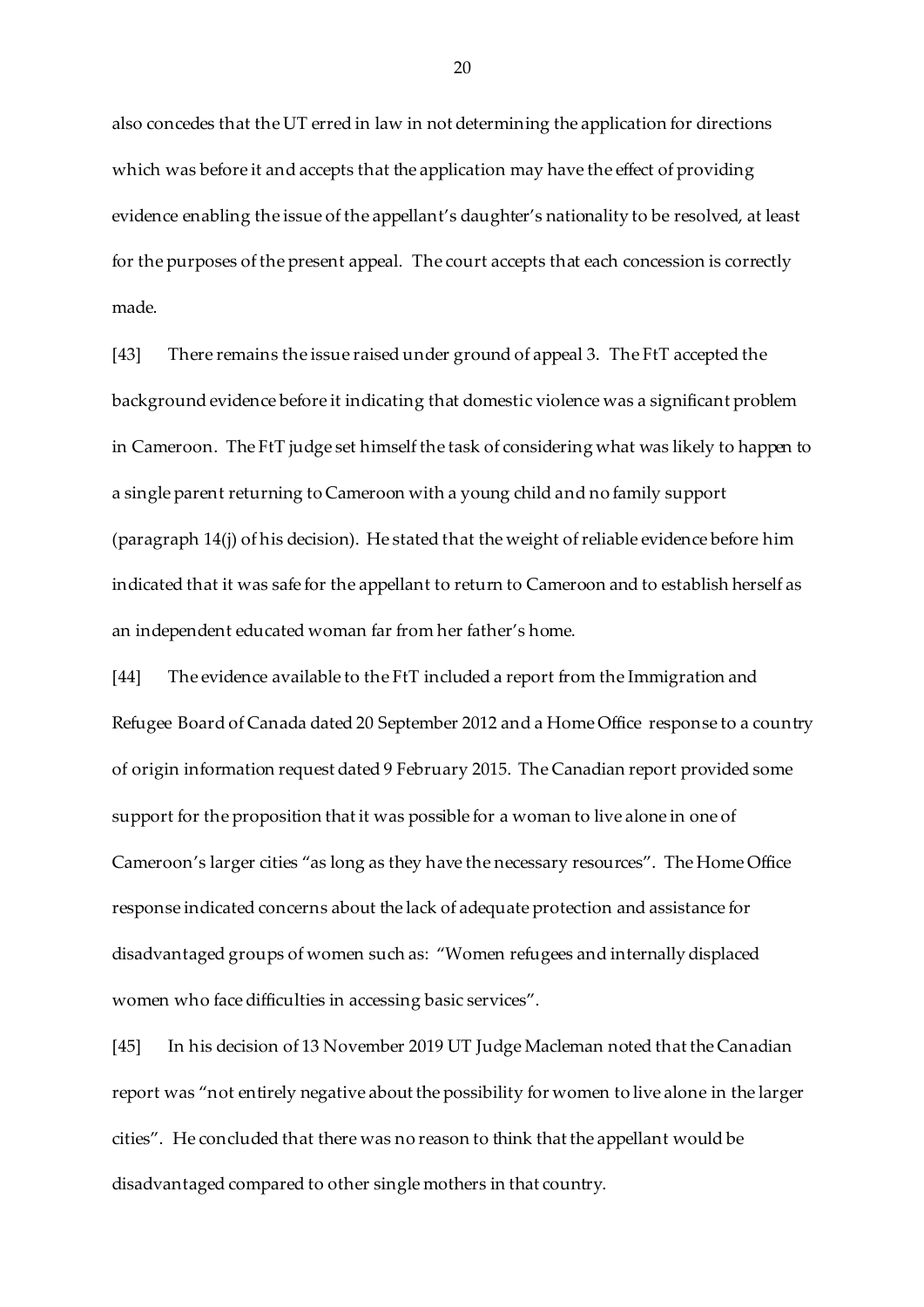[46] Whilst the FtT assessment of the appellant as an independent educated woman is correct, it is not clear on what basis the task of determining what would happen to a single parent returning with a young child was assessed. Nor is it clear why UT Judge Macleman concluded that she would not be disadvantaged compared to other single mothers, given that she would lack family support. Neither of the two reports already mentioned specifically considered the circumstances of a lone woman who was a single parent, or gave any information as to the prevalence of single mothers living in Cameroon with or without family support. Counsel for the respondent did not suggest that any of the other background information addressed those issues.

[47] The appellant's situation as a single mother with a child who would be without family support was a material consideration in assessing whether she would find herself destitute on return and accordingly was material to the determination of the article 3 assessment which required to be carried out. The court therefore accepts the submission that the FtT erred in law by failing to give adequate reasons for its finding on this material matter and that the UT subsequently erred in law by failing to recognise this.

### **Decision**

[48] The appellant posed a number of questions of law which she submitted were raised by the appeal. In light of the court's analysis of the principal argument underpinning the appellant's approach it will not be helpful to answer these individually. The appeal is allowed and the decision of the UT issued on 13 November 2019 shall be set aside. The court is not prepared to give effect to the submission that it should remake the decision of the UT by finding that the appellant has proven that her daughter has British or German nationality. The case will be remitted to the UT to determine the application made to it in